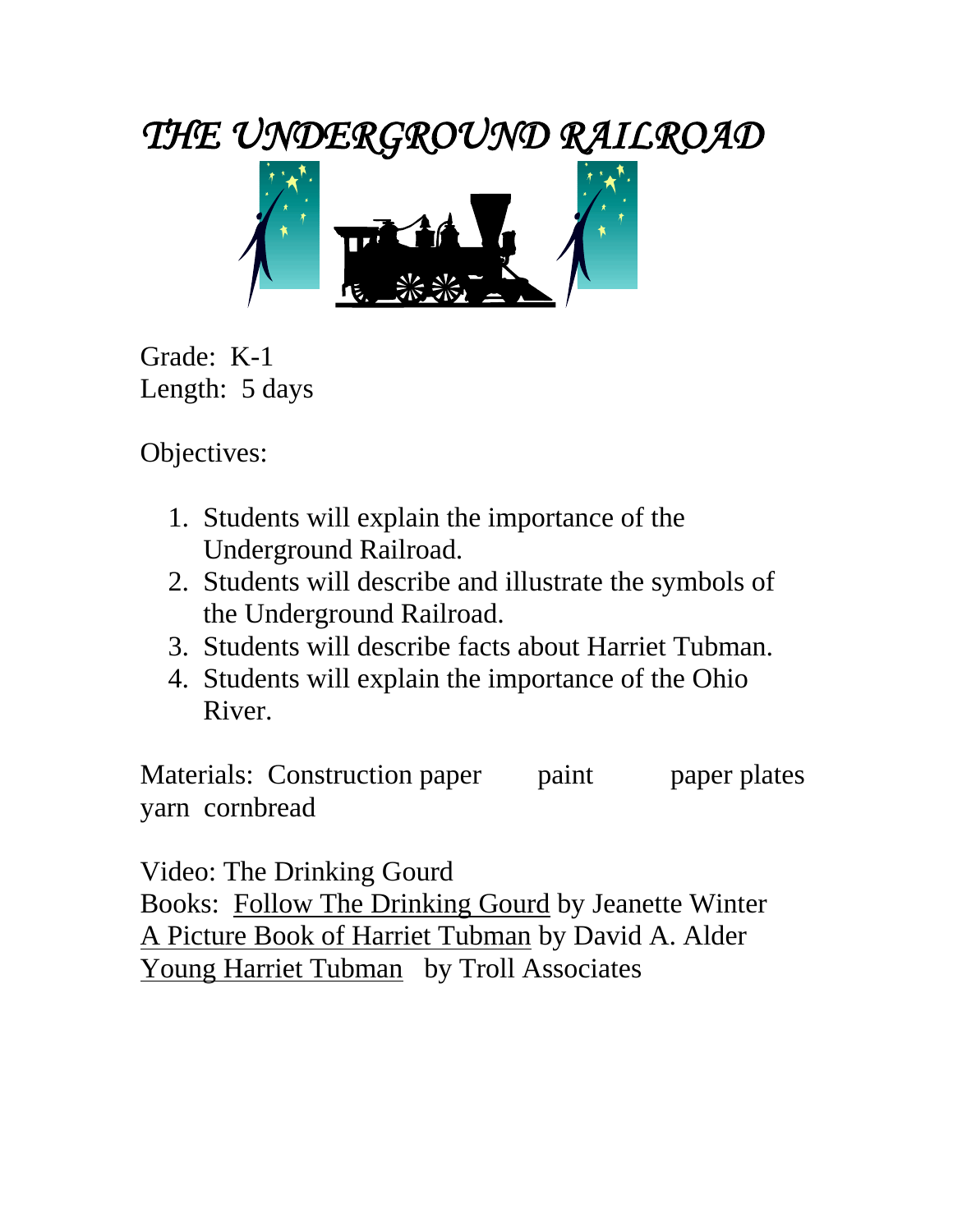

Procedures:

Day One and Day Two:

- Show the students the book, Following The Drinking Gourd, and ask, "What do you think the story is about?" "Do you think this story takes place today or long ago?" "Have you ever heard of the Underground Railroad?"
- Read the story aloud.
- After reading story, ask questions.
- 1. What was the drinking gourd?
- 2. What was the Underground Railroad?
- 3. Who was Peg Leg Joe?
- 4. Why did the slaves want to escape?

-Discussion about the stars formed a drinking gourd and the slaves would follow the stars to freedom.

## Activity:

Chart a list of things the students saw in the book. Then have students pick one and use paint to create a star in its shape. (Like a drinking gourd). K's - sequence a sentence about their picture.  $1^{st}$ - write a sentence about their picture. Teacher should share her pictures!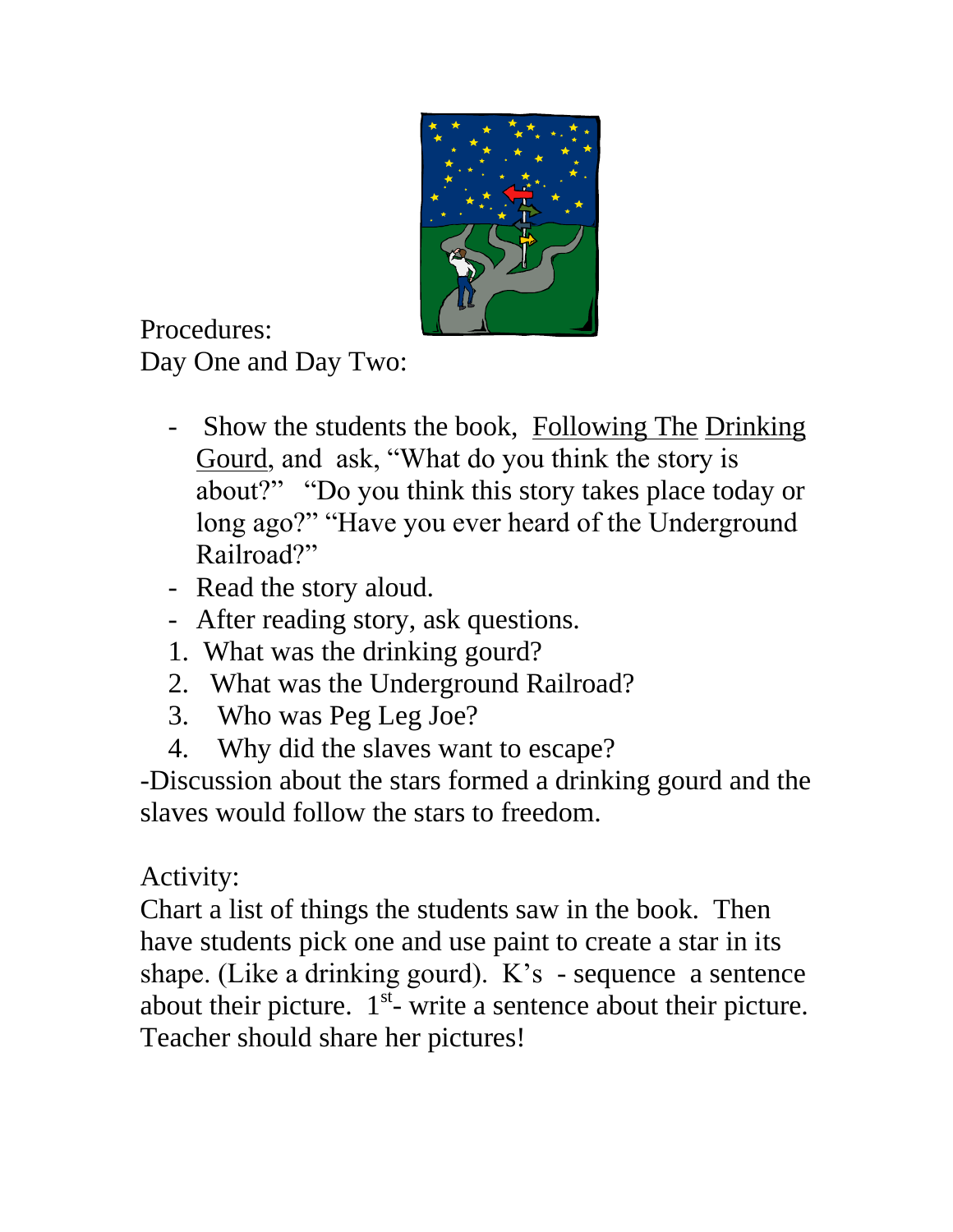

Procedures: Day Three :

- Ask the students if they have ever heard of Harriet Tubman.
- Next read : Young Harriet Tubman
- Follow-up the book with the following questions:
- 1. Who was Harriet Tubman?
- 2. Why did she help the slaves escape?
- 3. How do you think she felt being a slave?
- 4. How do you think she felt helping others escape?

Activity One: Role Playing: The students take turns role-playing the role of the slave and master. Then talk about how they felt as each role.

Activity Two: Chart a list of important facts about Harriet Tubman. Students are to make a paper plate face of themselves with a talking bubble (write a fact about Harriet). Students share what they learned about Harriet Tubman.